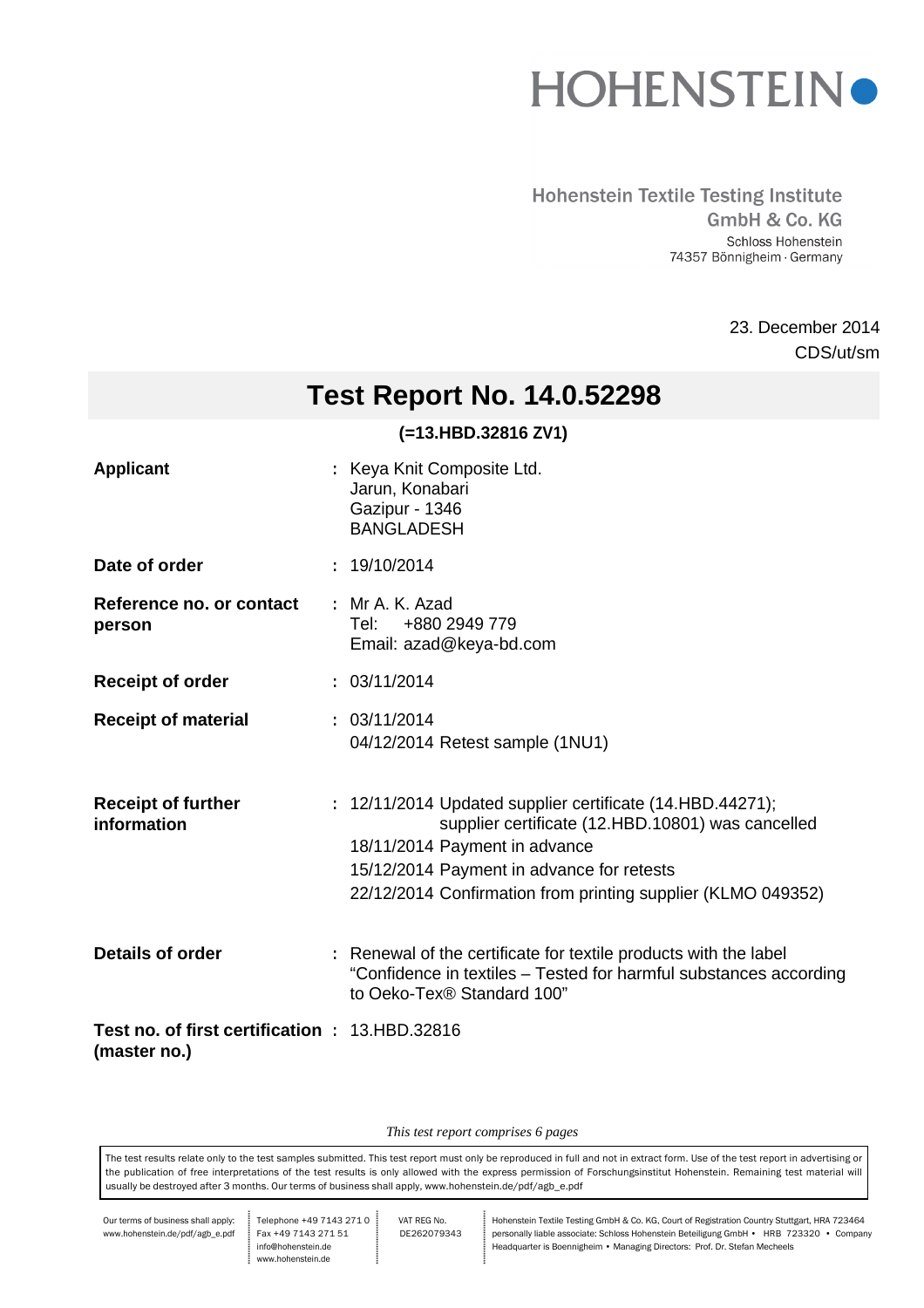## **HOHENSTEIN** Hohenstein Textile Testing Institute GmbH & Co. KG

23. December 2014

For technical reasons, the Institute will allocate a new test number to each order for the renewal of a certificate.

The renewed certificate will always be issued under the master number indicated in the first certification. The master number in brackets will be suffixed to the current test number of this expertise and will serve to identify the relevant product. The additional designation "ZV" with a number indicates the number of times the certificate has been renewed.

The application for renewal of the certificate was submitted using the relevant forms issued for this purpose.

The applicant enclosed the declaration of conformity.

The originals of all necessary documents have been signed with a legally binding signature.

The orderer confirmed that no biological active product is used.

Further the orderer confirmed that no flame retardant product is used.

Information is provided regarding following changes:

Accessory drawstring was included.

Valid Copies of Oeko-Tex® certificates (08.HBD.59321, 11.HBD.86621, 05.B.2990, 09.HBD.68398, 12.HBD.11198, KLMO 049352, 12.HBD.10801, 14.HBD.44271) for the products in use were enclosed with the application.

The application was made for the following article group:

Knitted ready made garments (T-shirt, polo shirt, tank top, vest, sweatshirt with hood and pyjama, made of 100 % cotton, cotton/elastane, cotton/polyester, white and dyed as well as cotton/viscose in grey melange, pigment and rubber print on cotton and cotton/polyester, including accessories (sewing thread, woven and printed label, polyester button, elastic, drawstring, zipper, interlining); produced by using materials certified according to Oeko-Tex® Standard 100.

The four product categories specified in Oeko-Tex® Standard 100 are described as follows:

| <b>Product-</b><br>class | <b>Definition</b>                                                                                                                                                                                                                                                          |
|--------------------------|----------------------------------------------------------------------------------------------------------------------------------------------------------------------------------------------------------------------------------------------------------------------------|
|                          | <b>Products for babies</b><br>Products for babies in context with this standard are all articles, basic materials and<br>accessories, which are provided for the production of articles for babies and children<br>up to 36 months with the exception of leather clothing. |
| Ш                        | <b>Products with direct contact to skin</b><br>Skin contact articles are those which are worn with a large part of their surface in<br>direct contact with the skin (e.g. blouses, shirts, underwear etc.).                                                                |
| $\mathbb{I}$             | <b>Products without direct contact to skin</b><br>No skin contact articles are those which are worn with only a little part of their<br>surface in direct contact with the skin (e.g. Stuffings, linings etc.).                                                            |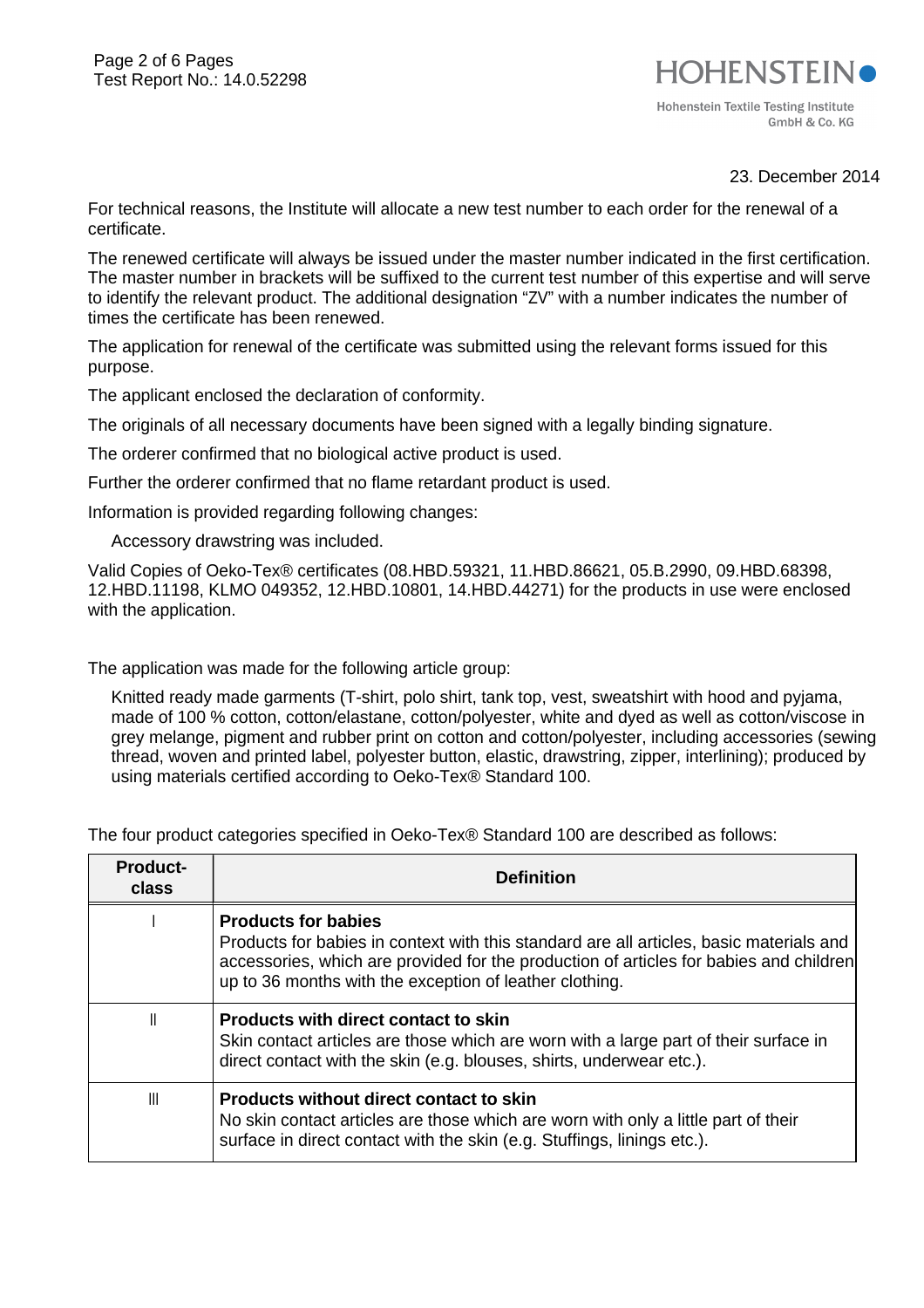#### 23. December 2014

| <b>Product-</b><br>class | <b>Definition</b>                                                                                                                                                                                                                                                                               |
|--------------------------|-------------------------------------------------------------------------------------------------------------------------------------------------------------------------------------------------------------------------------------------------------------------------------------------------|
| IV                       | <b>Decoration material</b><br>Decoration material in context with this standard are all articles including initial<br>products and accessories which are used for decoration such as table clothes, wall<br>coverings, furnishing fabrics and curtains, upholstery fabrics and floor coverings. |

According to the information provided by the orderer and to the specified area of use, product class I is applicable.

The test material named below was submitted for testing.

| <b>Serial</b><br>No. | Description of article or<br>material |                               | <b>Material</b><br>composition |            |               |               |             |
|----------------------|---------------------------------------|-------------------------------|--------------------------------|------------|---------------|---------------|-------------|
|                      |                                       | Quality                       | Article No.                    | Colour No. | <b>Design</b> | <b>Colour</b> |             |
|                      | interlining                           | non-woven<br>with<br>adhesive |                                |            |               | white         | $n_{\cdot}$ |

| <b>Serial</b><br>No. | Description of article or<br>material |                               | <b>Material</b><br>composition |            |        |               |      |
|----------------------|---------------------------------------|-------------------------------|--------------------------------|------------|--------|---------------|------|
|                      |                                       | Quality                       | Article No.                    | Colour No. | Design | <b>Colour</b> |      |
| 1 NU1                | interlining                           | non-woven<br>with<br>adhesive |                                |            |        | white         | n.i. |

If only parts of certain articles were included in the tests, only these parts are named in the list of materials.

After being informed about the results by advanced notice the orderer sent improved samples from the same finishing quality (NU) resp. improved samples from a comparable finishing quality (E).

## **Test Result/s**

Tests were carried out in accordance with Oeko-Tex® Standard 100.

The test results are given in the charts below.

Note: n.d. = not detectable (below quantification limit)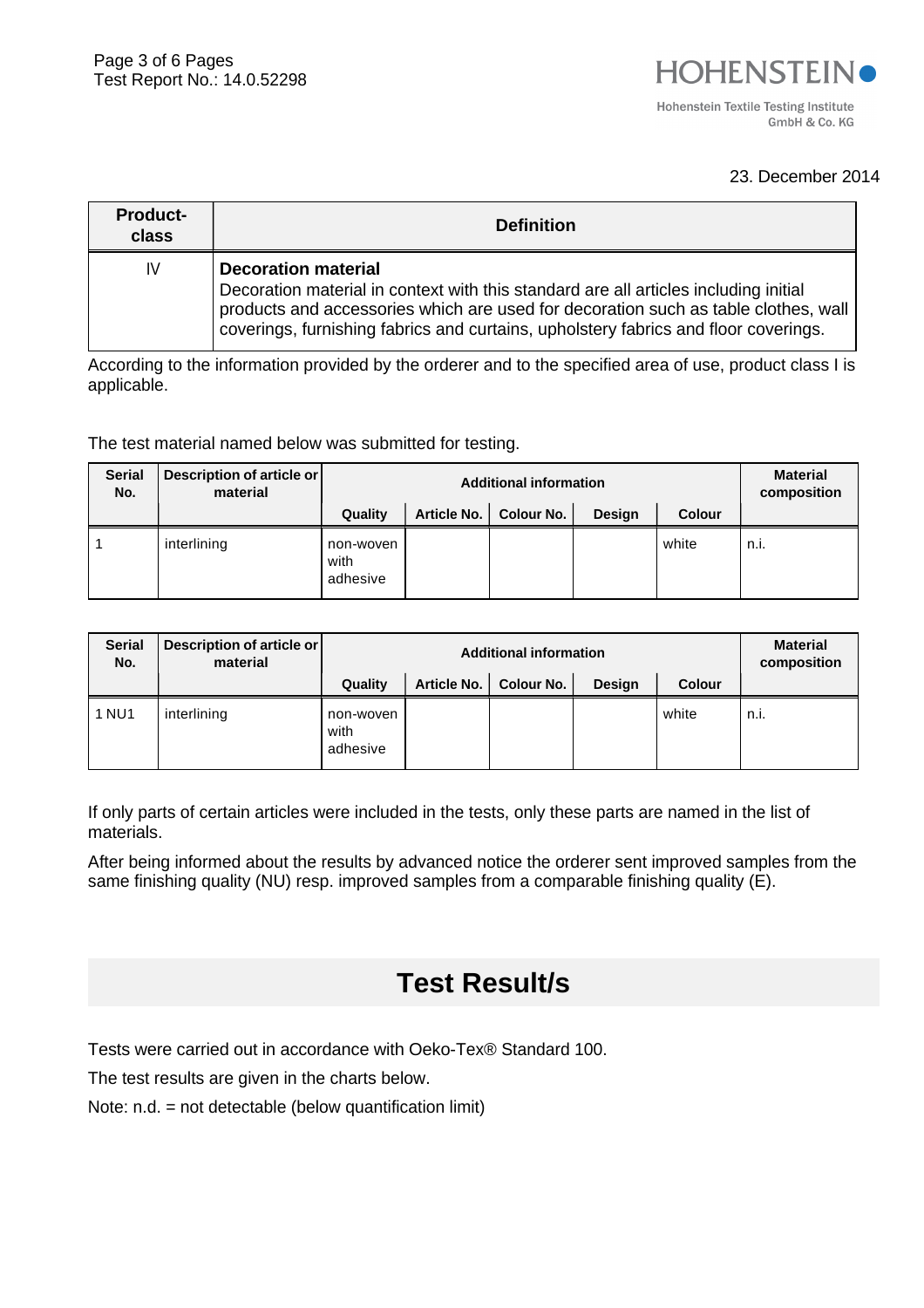GmbH & Co. KG

#### 23. December 2014

| sample                                         | formaldehyde<br>in mg/kg (ppm) |                         |  |  |  |  |
|------------------------------------------------|--------------------------------|-------------------------|--|--|--|--|
| interlining white                              | n.d.                           |                         |  |  |  |  |
| limit values acc. to<br>Oeko-Tex® Standard 100 | product class I<br>n.d.        | product class IV<br>300 |  |  |  |  |

#### Note:

According to Japanese Law 112 "n.d." corresponds with an absorption unit < 0,05 respectively < 16 ppm.

|                   |                                                |                | extractable heavy metals<br>in mg/kg (ppm) |                   |                           |                |              |              |                  |               |
|-------------------|------------------------------------------------|----------------|--------------------------------------------|-------------------|---------------------------|----------------|--------------|--------------|------------------|---------------|
| sample            |                                                | Sb<br>antimony | As<br>arsenic                              | <b>Pb</b><br>lead | C <sub>d</sub><br>cadmium | Cr<br>chromium | Co<br>cobalt | Cu<br>copper | Ni<br>nickel     | Hg<br>mercury |
|                   | interlining white                              | < 4            | < 0.05                                     | < 0.05            | < 0.05                    | < 0.1          | < 0.1        | < 4          | 0,95             | < 0.01        |
|                   | limit values acc. to<br>Oeko-Tex® Standard 100 |                |                                            |                   |                           |                |              |              |                  |               |
| product class I   |                                                | 30             | 0,2                                        | 0,2               | 0,1                       | 1,0            | 1,0          | $25,0^3$     | 1,0 <sup>4</sup> | 0,02          |
| product class II  |                                                | 30             | 1,0                                        | 1,0 <sup>1</sup>  | 0,1                       | 2,0            | 4,0          | $50,0^3$     | 4,0 <sup>5</sup> | 0,02          |
| product class III |                                                | 30             | 1,0                                        | 1,0 <sup>1</sup>  | 0,1                       | 2,0            | 4,0          | $50,0^3$     | 4,0 <sup>5</sup> | 0,02          |
| product class IV  |                                                | --             | 1,0                                        | 1,0 <sup>1</sup>  | 0,1                       | $2,0^2$        | 4,0          | $50,0^3$     | 4,0 <sup>5</sup> | 0,02          |

|                                                |                       | extractable heavy metals<br>in mg/kg (ppm) |                   |                           |                |              |              |                  |               |
|------------------------------------------------|-----------------------|--------------------------------------------|-------------------|---------------------------|----------------|--------------|--------------|------------------|---------------|
| sample                                         | <b>Sb</b><br>antimony | As<br>arsenic                              | <b>Pb</b><br>lead | C <sub>d</sub><br>cadmium | Cr<br>chromium | Co<br>cobalt | Cu<br>copper | Ni<br>nickel     | Hg<br>mercury |
| <b>1NU1</b><br>interlining white               | 12,70                 | < 0.05                                     | < 0.05            | < 0.05                    | < 0.1          | < 0.1        | < 4          | < 0.1            | < 0,01        |
| limit values acc. to<br>Oeko-Tex® Standard 100 |                       |                                            |                   |                           |                |              |              |                  |               |
| product class I                                | 30                    | 0,2                                        | 0,2               | 0,1                       | 1,0            | 1,0          | $25,0^3$     | 1,0 <sup>4</sup> | 0,02          |
| product class II                               | 30                    | 1,0                                        | 1,0 <sup>1</sup>  | 0,1                       | 2,0            | 4,0          | $50,0^3$     | 4,0 <sup>5</sup> | 0,02          |
| product class III                              | 30                    | 1,0                                        | 1,0 <sup>1</sup>  | 0,1                       | 2.0            | 4,0          | $50,0^3$     | 4,0 <sup>5</sup> | 0,02          |
| product class IV                               | $\sim$                | 1,0                                        | 1,0 <sup>1</sup>  | 0,1                       | $2,0^2$        | 4,0          | $50,0^3$     | 4,0 <sup>5</sup> | 0,02          |

Notes:

A Test after mechanical ageing (EN 12472)

 $1$  No requirement for accessories made from glass

 $^2$  For leather articles 10 mg/kg

 $3$  No requirement for accessories made from inorganic materials

**4 For metallic accessories and metallized surfaces: 0,5 mg/kg**

**5 For metallic accessories and metallized surfaces: 1,0 mg/kg**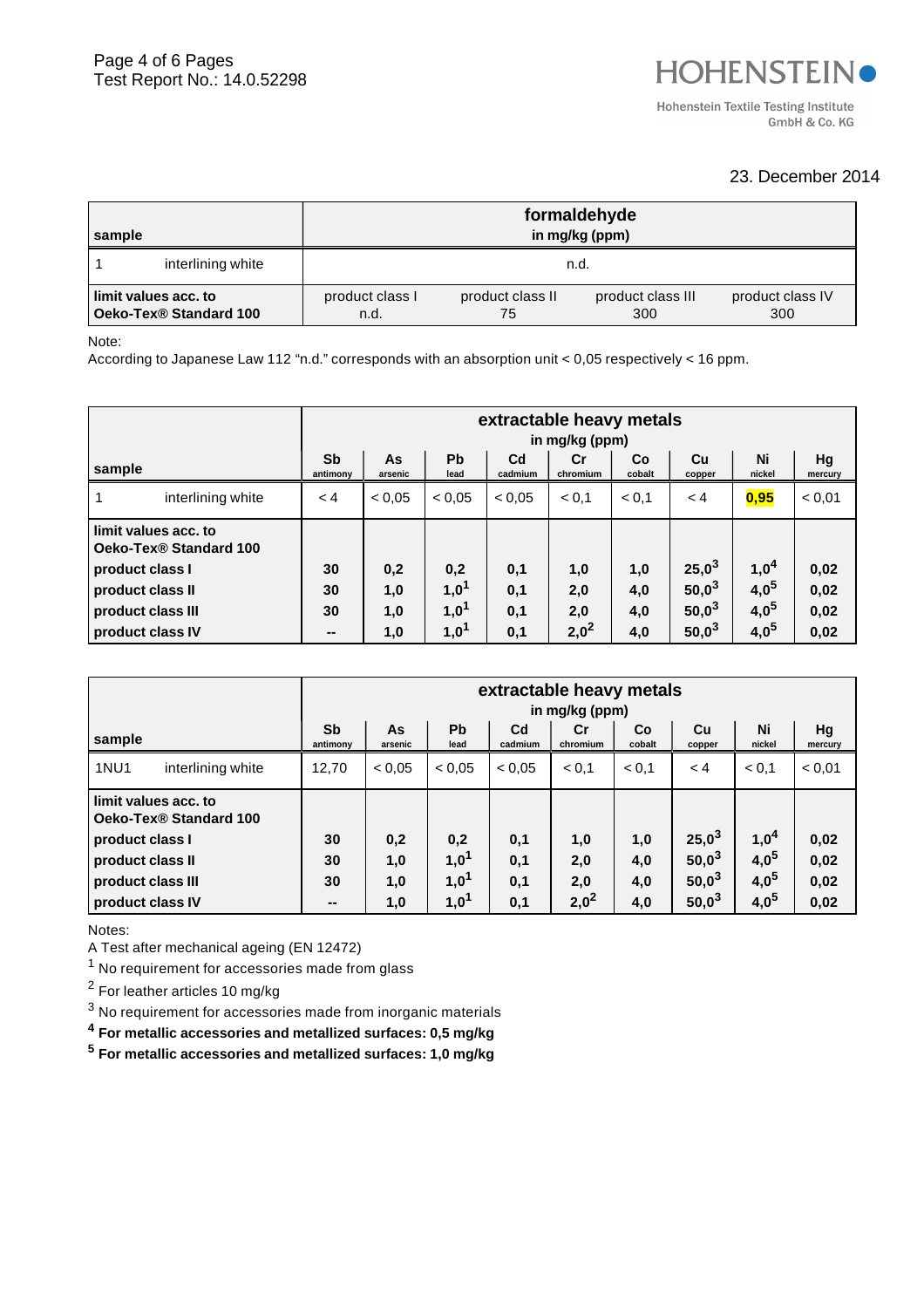### 23. December 2014

|                                                                                            |                   | phenols<br>in mg/kg (ppm)                                                                                  |                                      |                                    |           |  |  |  |
|--------------------------------------------------------------------------------------------|-------------------|------------------------------------------------------------------------------------------------------------|--------------------------------------|------------------------------------|-----------|--|--|--|
| sample                                                                                     |                   | tetrachlorophenols<br>trichlorophenols<br>pentachlorophenol<br>o-phenylphenol<br>(TeCP)<br>(PCP)<br>(TrCP) |                                      |                                    |           |  |  |  |
|                                                                                            | interlining white | n.d.                                                                                                       | n.d.                                 | n.d.                               | n.d.      |  |  |  |
| limit values acc. to<br>Oeko-Tex® Standard 100<br>product class I<br>product class II - IV |                   | 0,05<br>0,50                                                                                               | sum isomers 0,05<br>sum isomers 0,50 | sum isomers 0,2<br>sum isomers 2,0 | 50<br>100 |  |  |  |

| sample                 | polycyclic aromatic hydrocarbons (PAH)<br>in mg/kg (ppm) |                               |                     |  |  |  |  |
|------------------------|----------------------------------------------------------|-------------------------------|---------------------|--|--|--|--|
| interlining white      |                                                          | sum 0,25<br>Phenanthrene 0,25 |                     |  |  |  |  |
| limit values acc. to   |                                                          | product class I               | product class II-IV |  |  |  |  |
| Oeko-Tex® Standard 100 | Benzo[a]pyrene                                           | 0,5                           | 1,0                 |  |  |  |  |
|                        | Benzo[e]pyrene                                           | 0,5                           | 1,0                 |  |  |  |  |
|                        | Benzo[a]anthracene                                       | 0,5                           | 1,0                 |  |  |  |  |
|                        | <b>Chrysene</b>                                          | 0,5                           | 1,0                 |  |  |  |  |
|                        | Benzo[b]fluoranthene                                     | 0,5                           | 1,0                 |  |  |  |  |
|                        | Benzo[j]fluoranthene                                     | 0,5                           | 1,0                 |  |  |  |  |
|                        | Benzo[k]fluoranthene                                     | 0,5                           | 1,0                 |  |  |  |  |
|                        | Dibenzo[a,h]anthracene<br>and                            | 0,5                           | 1,0                 |  |  |  |  |
|                        | sum of all 24 PAH:                                       | 5,0                           | 10,0                |  |  |  |  |

# **Conclusion**

The material for which the certification was applied fulfils the specific requirements for product class I of Oeko-Tex® Standard 100.

It is representative of the article group for which an application for certification was made.

The certification of the following article group is approved:

Knitted ready made garments (T-shirt, polo shirt, tank top, vest, sweatshirt with hood and pyjama, made of 100 % cotton, cotton/elastane, cotton/polyester, white and dyed as well as cotton/viscose in grey melange, pigment and rubber print on cotton and cotton/polyester, including accessories (sewing thread, woven and printed label, polyester button, elastic, drawstring, zipper, interlining); produced by using materials certified according to Oeko-Tex® Standard 100.